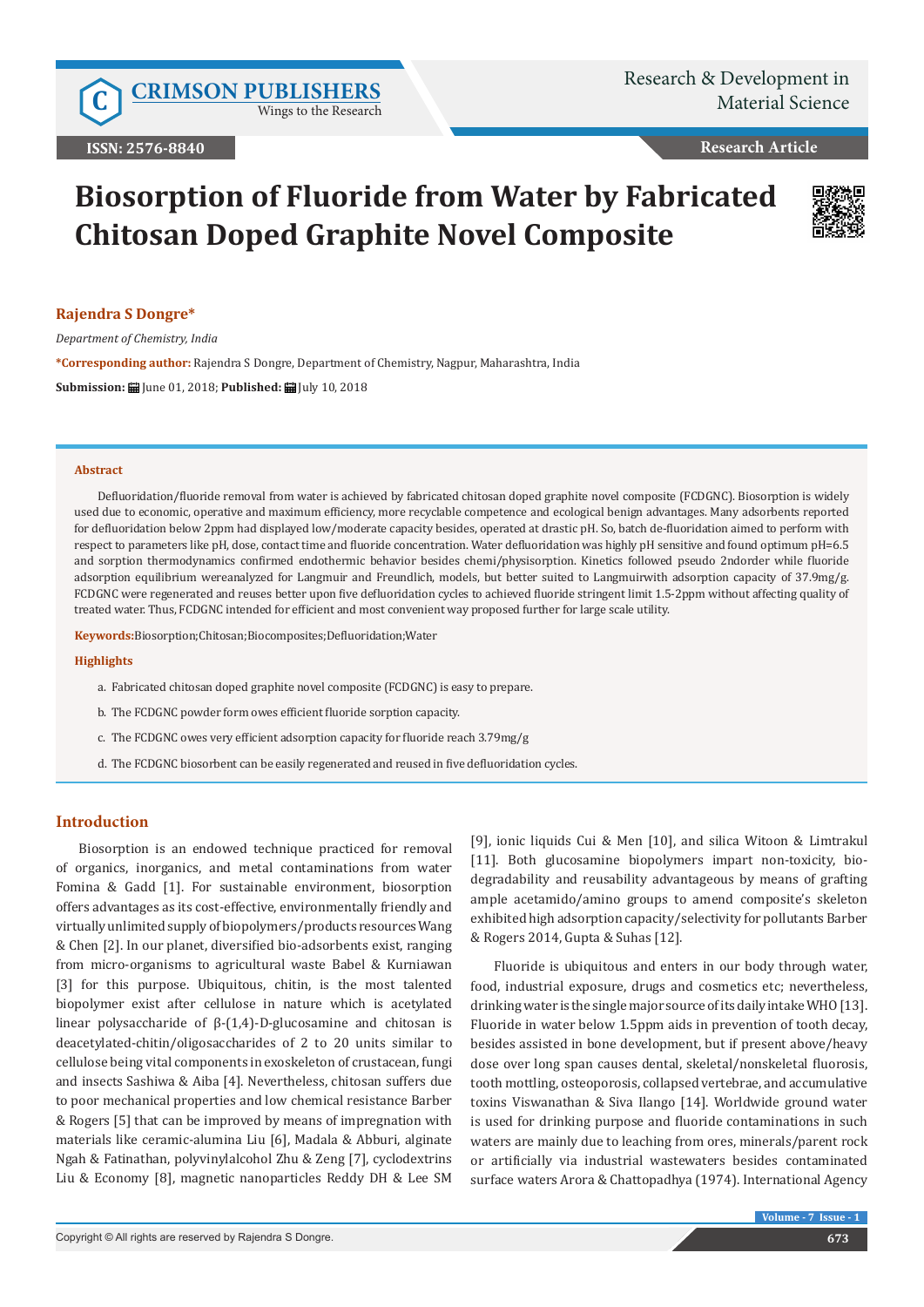for Research on Cancer (IARC, 2007-08) has determined that fluoride carcinogenicity isn't classifiable, so prior consumptions, its removal i.e. de-fluoridation is the best and only form of treatment of fluorosis and above all calamities.

De-fluoridation techniques are based on the phenomenon of chemical precipitation, adsorption, ion exchange, electrolytic and electro-dialysis Turner & Stipp [15]. And, amid precipitation, adsorption/bio-sorptions are exhaustively used in defluoridation treatment for water Davila & Rodrigue [16]. In general, precipitation involved treatment with iron, aluminum, calcium, and lanthanum salts forming insoluble precipitate seems convenient and economical, but owes limited removal capacity (precipitated fluoride gets soluble), auxiliary huge toxic sludge generation Gogate & Pandit [17]. Consequently, adsorption is preferred due to benign and efficient viability on field; yet, adsorbent's cost restricted its viable industrial utility besides environmental norms urge to explore promising bio-sorbents Qu [18]. Literature revealed usages of varied conventional and non-conventional adsorbents for fluoride removal viz; oxides/hydroxides, biosorbents, geomaterials, carbonaceous and industrial products/by-products Crini [19]. Nevertheless, especial fabricated chitosan bio-sorbents exhibited excellent defluoridation with higher efficiency over other synthetic adsorbents Pandi [20], Swain [21] and Viswanathan & Meenakshi, [22].

In this contest, chitosan derivatives and modified forms are most frequently utilized for defluoridation, though pure chitosan flakes/powder is seldom used due to less solubility and stability that causes significant pressure drop and affects filtration to outweigh its biodegradable advantages Knaebel & Hill [23]. Chitosan's flexible skeleton can be modified by doping with inorganic materials like zeolites, clays and minerals to yield synthetic bio-composites for mitigation of fluoride contaminations Pandi [20] and Swain [21] and Viswanathan & Meenakshi [22] and Li & Zhu [24]. Certain

literature reported use of graphene, i.e., one atom thickness planar carbon sheets for defluoridation of water, with moderate fluoride removal capacity Li & Zhu [24]. Unequivocally, these chitosan modified composite are superior to conventional adsorbents, due to unique benefits like unaffected uptake viability; weak physicochemical parameters can be overcome by articulation of -NH<sub>2</sub>/OH linkages responsible for biosorption, complextion, and/ or diffusion in their accessible pore size. In this contest, graphite's hexagonal layers are doped on porous chitosan, yields novel biocomposite to cater above anticipated defluoridation challenges. Kinetics of FCDGNC govern bio-sorption of fluoride found as rapid, indicated its possibility of a practicable operation in packed column scale for water treatments.

# **Materials and Methods**

#### **Materials and apparatus**

All the chemicals used were either AnalaR, GR, high purity grade and used without further purification. Chitin was purchased from M/s BR Corporation, Mumbai, as coarse grains and graphite from Loba Chemie, Mumbai (India). Acetic acid (99.5% Merck) and ammonium hydroxide (30% Merck) solutions were used. Rotary Shaker (Remi), Digital pH meter (Hanna) used and pH meter standardized by buffer pH 4 and pH 9 (Fisher Scientific,). The pH adjustment was done by 0.1N HCl/NaOH (Fisher scientific). Stock solutions containing 1000mg/L of fluoride prepared from NaF salt dissolved in distilled water and working samples prepared from stock by dilution. The batch studies attempted with synthetic water and mixtures agitated on shaker. Duplicate measurements also conducted to assure reproducibility of residual concentration within ±2%. All the solutions were made by using double distilled water. Residual fluoride was analyzed by ion selective electrode using Orion Ion electrode instrument Witchford, UK. Blank (distilled water) also run to investigate possibility of any contributions.

**Synthesis of fabricated chitosan doped graphite novel composite (FCDGNC)**



**1a:** FTIR Of pure Graphite, **1b:** Chitosan, **1c:** FCDGNC-BT: Graphite doped chitosan before fluoride sorption and **1d:** FCDGNC-AT: Graphite doped chitosan after fluoride sorption.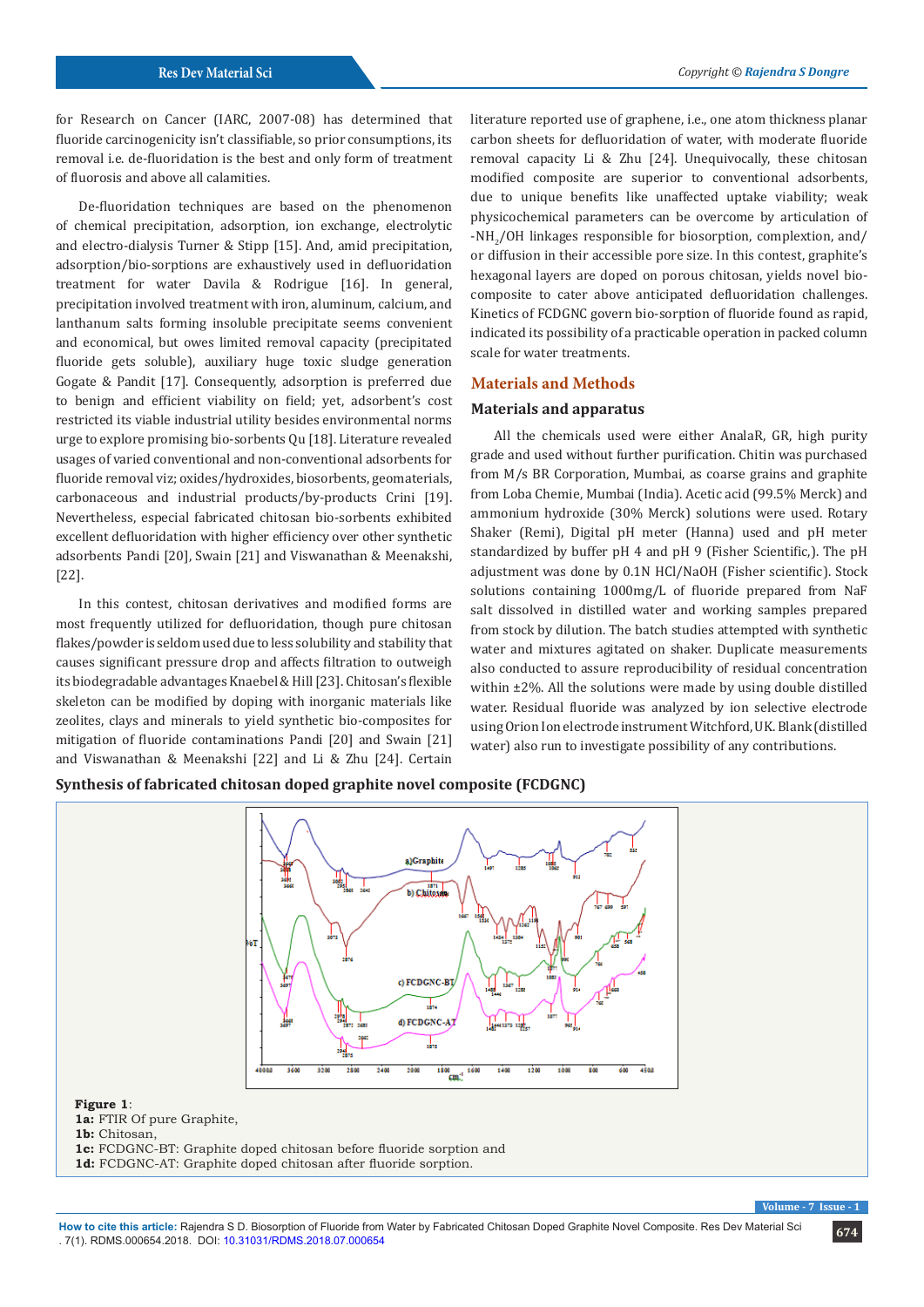FCDGNC was synthesized by impregnation method; about 1g in 100ml 2% acetic acid chitosan (80% deacetylated) solution was stirred with graphite powder (20% w/w) on a magnetic stirrer for 5-6 hrs at agitation speed of 500rpm at NTP. The resultant syrupy mixture was sprayed by syringe in 50% aqueous ammonia to obtain hydrogels/beads Figure 1a-1c. Finally, beads filtered, washed with

distilled water to remove dirt, particulate matter or any color and dried in oven at 90-105 °C for 24hrs. The FCDGNC beads were grounded in mortar pestle and sieved to get particle size of 175µm-245 µm (stored in PVC bottles) and kept in desiccators so as to use for biosorption Figure 2a-2c.



# **Adsorption experiments**

About 100ml of 10ppm fluoride sample was taken in a PVC bottles and known weight of FCDGNC introduced and flask was then kept on a rotary shaker for 24hrs to attain equilibrium. After completion of adsorption, solution was filtered through Whatman

filter paper no.42 and filtrate was analyzed for residual fluoride concentration by ion selective electrode. The defluoridation was performed at NTP in batch mode. The effect of various parameters like bio-adsorbent dose, initial fluoride concentration, presence of interfering ions and pH on defluoridation capacity were studied Viswanathan & Meenakshi, [22].

# **Characterizations**

**Table 1:** Characteristics of FCDGNC novel composite, pure chitosan and pure graphite.

| <b>Analyzed Parameters</b>  | <b>FCDGNC</b>                | <b>Pure Chitosan</b>   | <b>Pure Graphite</b> |
|-----------------------------|------------------------------|------------------------|----------------------|
| Ash on Ignition (800 $°C$ ) | 4.00%                        | 2.10%                  | $< 1.0\%$            |
| $C\%$                       | 59.35%                       | 42.62%                 | $>94\%$              |
| H%                          | 3.90%                        | 7.73%                  | 4%                   |
| $N\%$                       | 3.29%                        | 7.98%                  | Nil                  |
| $S\%$                       | 0.16%                        | 0.16%                  | Nil                  |
| 0%                          | 33.30%                       | 33.30%                 | $0.00\%$             |
| Moisture                    | 1.00%                        | 2.90%                  | Nil                  |
| Volatile matter             | 55%                          | 55%                    | Nil                  |
| Fixed carbon                | 33.80%                       | 42.62%                 | 95%                  |
| Particle size               | 176μm-246μm                  | 75-100mm               | $50-75 \mu m$        |
| Density $(g/cm^3)$          | $0.988$ (g/cm <sup>3</sup> ) | $0.20 - 0.30(g/cm^3)$  | 2.25                 |
| Viscosity                   | Crystalline particles        | 250-600mPa(1%solution) | Non viscous          |
| Appearance/color            | Dirty white/Ash color        | Off-white              | Iron-black, luster   |

 $V$ olume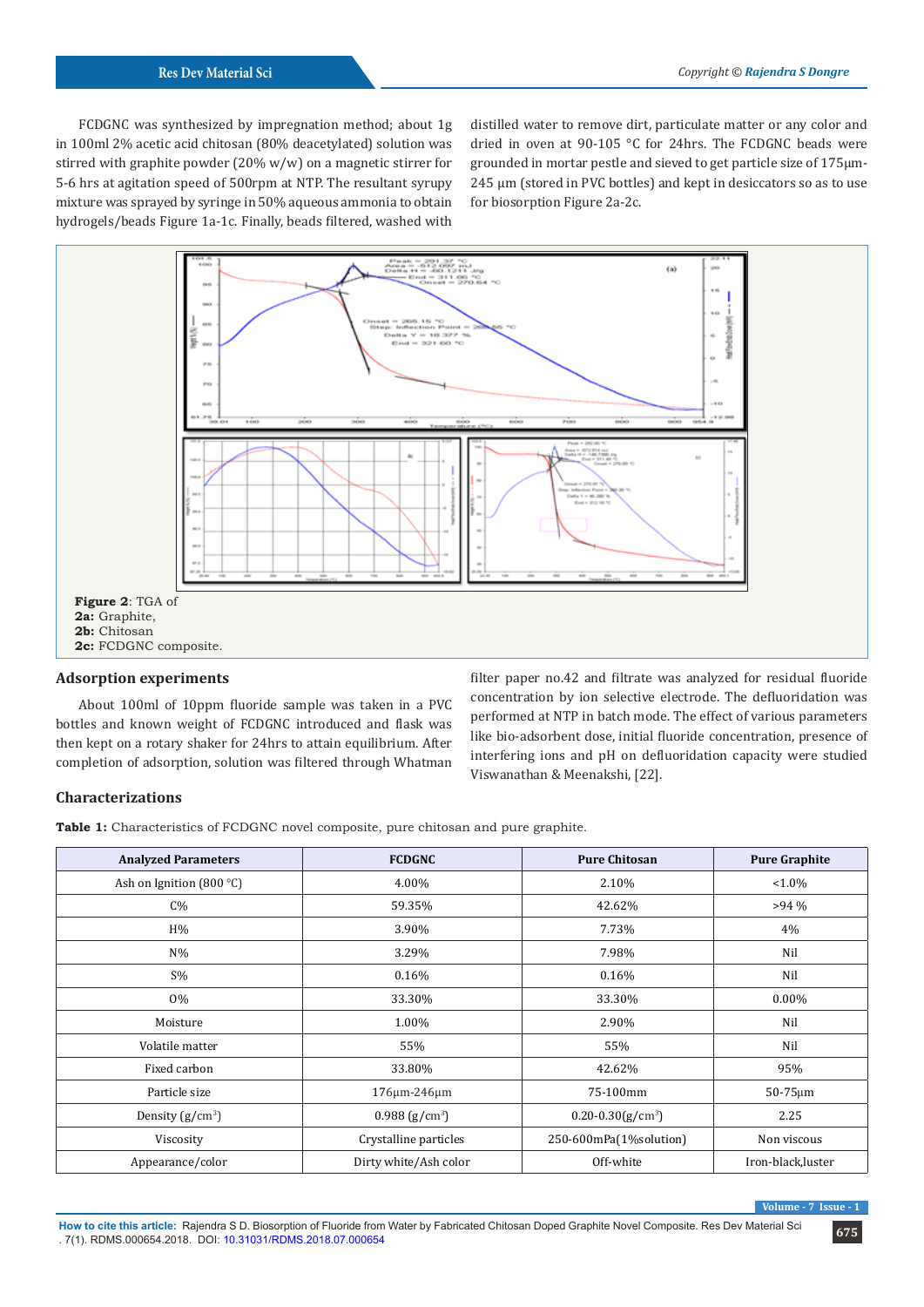| Solubility                               | Insoluble in solvents | 1% acetic acid | Ethanol<0.2%         |
|------------------------------------------|-----------------------|----------------|----------------------|
| Surface area $(m^2/g)$ (BET)             | $3.890m^2/g$          | $2.89m^2/g$    | $8.0 - 12.0$ m $2/g$ |
| Total pore volume $\text{cm}^3\text{/g}$ | 0.002                 | 0.014          | $0.1 - 0.3$ P/P0     |
| Mean Pore Diameter (nm)                  | 28.12                 | 10.4           | -                    |

**Elementary analysis:** (viz; C/H/N/S/O, % Ash, %Moisture, Surface parameters) The elementary analysis shown in Table 1, Ash content calculated by Eqn (1), % moisture by gravimetry and water mass/weight difference of wet-dried sample and calculated by Equation (2)

$$
\% Ash = [\frac{weight \ of \ residue(g)}{sample \ weight(g)}] \times 100
$$
Equation (1)  
[*Wet weight(g) - Dry Weight(g)*]

$$
%Moisture Content = \frac{[Wet weight(g)-Dry Weight(g)]}{Wet weight(g)}x100
$$

Equation (2).

**FTIR analysis:** The pure chitosan, graphite and FCDGNC FTIR before and after defluoridation were presented in (Figure 3). Chitosan showed characteristics FTIR at 3695cm-1, 3073cm-1 and broad band at 2800-2950cm<sup>-1</sup> due to stretching vibration of -OH El Hefian & Yahaya [25]. FTIR at 1667cm<sup>-1</sup> for -C=O stretch in amide and at 1152cm-1 for bridge-O-stretching. Methylene and methyl bending vibrations in FTIR found at 1375cm<sup>-1</sup> and 1434cm<sup>-1</sup> respectively and FTIR at 1262cm<sup>-1</sup> credited for C-O-H stretching and at 1077cm<sup>-1</sup>  $^1$  ascribed to C-O stretching vibration of C-O-H, C-O-C and CH<sub>2</sub>OH in ring skeleton E.de Souza Costa et al. 2009; Krishna Rao et al. 2006). FTIR at 1667cm<sup>-1</sup> for C=O stretch in amide disappeared in FCDGNC due to graphite doping and FTIR at 1375cm<sup>-1</sup> remarkably found at 1367cm-1 for C-H stretch attributed to physical blends/chemical interactions El Hefian [25]. The good doping graphite in chitosan matrix in FCDGNC before and after defluoridation exhibited either decreases in FTIR intensity or disappears. FTIR band of FCDGNC shows some shift in wavenumbers like 2872cm-1 band little shifted to 2875cm-1 Figure 3a-3d, suggested participation of –OH in trapping fluoride. The weak broad FTIR band at 2681cm−1 shifted to 2662cm−1 besides change observed at 1081cm-1 to 1077cm-1 due to C-O stretching vibrations suggested the involvement of C-O group in binding of fluoride on composite Habuda Stanić & Flanagan [26]. All these absorption band shifts showed fluoride sorption by C-O and amino/hydroxyl groups of chitosan that gets protonated to  $NH^{3}/OH^{2}$  <p<sup>H</sup> 6.5 capably sorbed anions via charge neutralization.



**Figure 3**: SEM images of **3a:** FCDGNC at 1500X, **3b:** FCDGNC composite at 4000X, **3c:** Graphite at 250X **3d:** Chitosan skeleton at 5000X.

**Thermo gravimetric analysis (TGA):** Thermo-gravimetric analysis is used to determine decomposition temperature of materials Witoon & Limtrakul [11]. FCDGNC composite exhibited 1<sup>st</sup> decomposition at 38 °C continued until 200 °C with 5% weight loss due to evaporation of water and 2<sup>nd</sup> decomposition at 265.15 °C and continued to 321.6 °C with 18.37% weight chitosan loss and maximum degradation at 288.55 °C which ends at 954.9 °C with total 35% weight loss of chitosan skeleton Viswanathan & Meenakshi [22]. Nevertheless, two exothermic peaks of FCDGNC namely at 292 °C and 270.89 °C respectively shown in Figure 2c indicated less thermal stability of FCDGNC composite than pure graphite Figure 2b, instead more stable than pure chitosan Figure 2c.

**Scanning electron microscope (SEM) analysis:** SEM exhibited visual confirmation of physical state and surface morphology,

porosity and particle size dimensions of graphite, chitosan and FCDGNC. SEM at magnifications showed chitosan's spherical microparticles owes wrinkled surface and nonporous, uneven granular structure Figure 3c. SEM of graphite exhibited individual needle shaped particles with intrinsic flake morphology Figure 3d. SEM of FCDGNC exhibited changes in crystal agglomerated with size range 175µm to 246 µm (pore volume 28.12nm) and irregular surfaces/rugosity due to cross-linking/fractures, different than non-homogenous chitosan Figure 3a & 3b. The FCDGNC entirely differs from chitosan and graphite, due to doping of supported graphite reinforcement to alter surface properties of chitosan. These smooth voids/cavities imparts good surface area for fluoride sorption Viswanathan & Meenakshi [21].

**XRD analysis:** XRD of chitosan, graphite and FCDGNC illustrated in Figure 4a-4c respectively. XRD of chitosan exhibited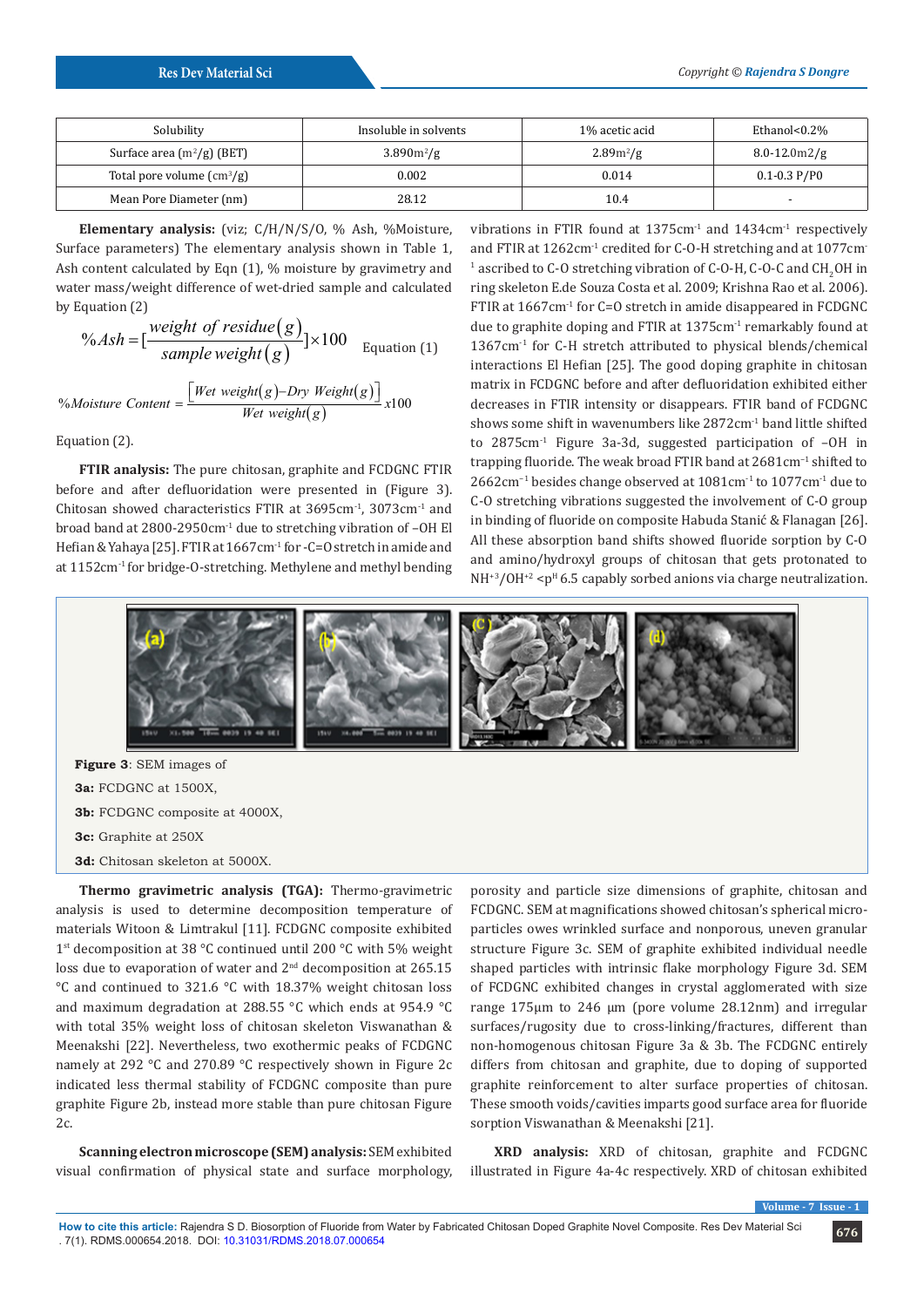broad diffraction peak at 2Ø=10°, 20.2° and 20.74° with d spacing 4.2Å as characteristic fingerprints of semi crystallinity with no impurity peaks Alagumuthu G & Veeraputhiran V [27]. FCDGNC showed a diffraction peak at  $20=26.5^{\circ}$  with d-spacing 3.35Å, due to graphite reinforcement indicated single phase composition. While FCDGNC showed broad peak at 2Ø=20° due to decreased in

intensity after doping with graphite and confirms reinforcement in chitosan. Broaden small peaks around  $2\rlap{\,/}0=18^\circ$  to  $22^\circ$  and a few peaks at 2Ø=40° and 44° in FCDGNC showed successful graphite doping in chitosan providing an auxiliary surface support along with good crystallinity



# **Effect of graphite doping**

The effect of graphite doping on chitosan for removal of fluoride from water were studied from range of 5% to 30% (w/w).

# **Effect of FCDGNC composite dose**

graphite doping induced leaching from FCDGNC skeleton besides the permissible fluoride limit in water gets achieved with mere 20% graphite loading.





FCDGNC dose affected adsorption at fixed initial fluoride concentration as shown in Figure 4a-4c. As absorbent dose enhanced, the fluoride removal found increased but, loading capacity (fluoride loaded per unit weight of FCDGNC) found gradually decreased Liang P & Zhang Y [28]. The maximum de-fluoridation capacity was 3.5mg/g for 2.5g/l of FCDGNC dose as shown in (Figure 5). Initially, higher fluoride adsorbed per unit mass of adsorbent (due to more fluoride/adsorbent ratio) which continued to increase up to dose of 10g/l of FCDGNC. Further increase in FCDGNC doses not showed appreciable progress in defluoridation relatively down at lower adsorbate/fluoride ratio (caused negligible sorption).

# **Effect of initial fluoride concentration**

The effect of initial fluoride concentration on % fluoride removal was studied at different range of varying fluoride concentration, by keeping other parameters constant. The adsorption revealed that if fluoride initial concentration increased, then defluoridation found decreased as attributed to saturation in binding capacity of FCDGNC (higher fluoride level later decreased % fluoride removal).

# **Effects of pH**

The pH of medium is vital factor that affects defluoridation capacity of FCDGNC, so adsorptions were performed in range of pH 5 to pH 9. The maximum fluoride adsorption capacity found at pH 6.5. However, in alkaline medium (i.e. pH>7.5) de-fluoridation capacity found decreased due to electrostatic repulsion faced by fluoride by negatively charged surface FCDGNC (competition for active sites by excessive amount of hydroxide anions). At extreme acidic pH<5, FCDGNC gets unsuitable/insignificantly for fluoride removal due to protonation of OH and  $\text{NH}_2^{\text{}}$  to hydronium/ $\text{H}_3^{\text{}}\text{O}^*$ and ammonium/NH+4 respectively can dactivates binding sites of FCDGNC. In above defluoridation study pH 6.7 seems optimum.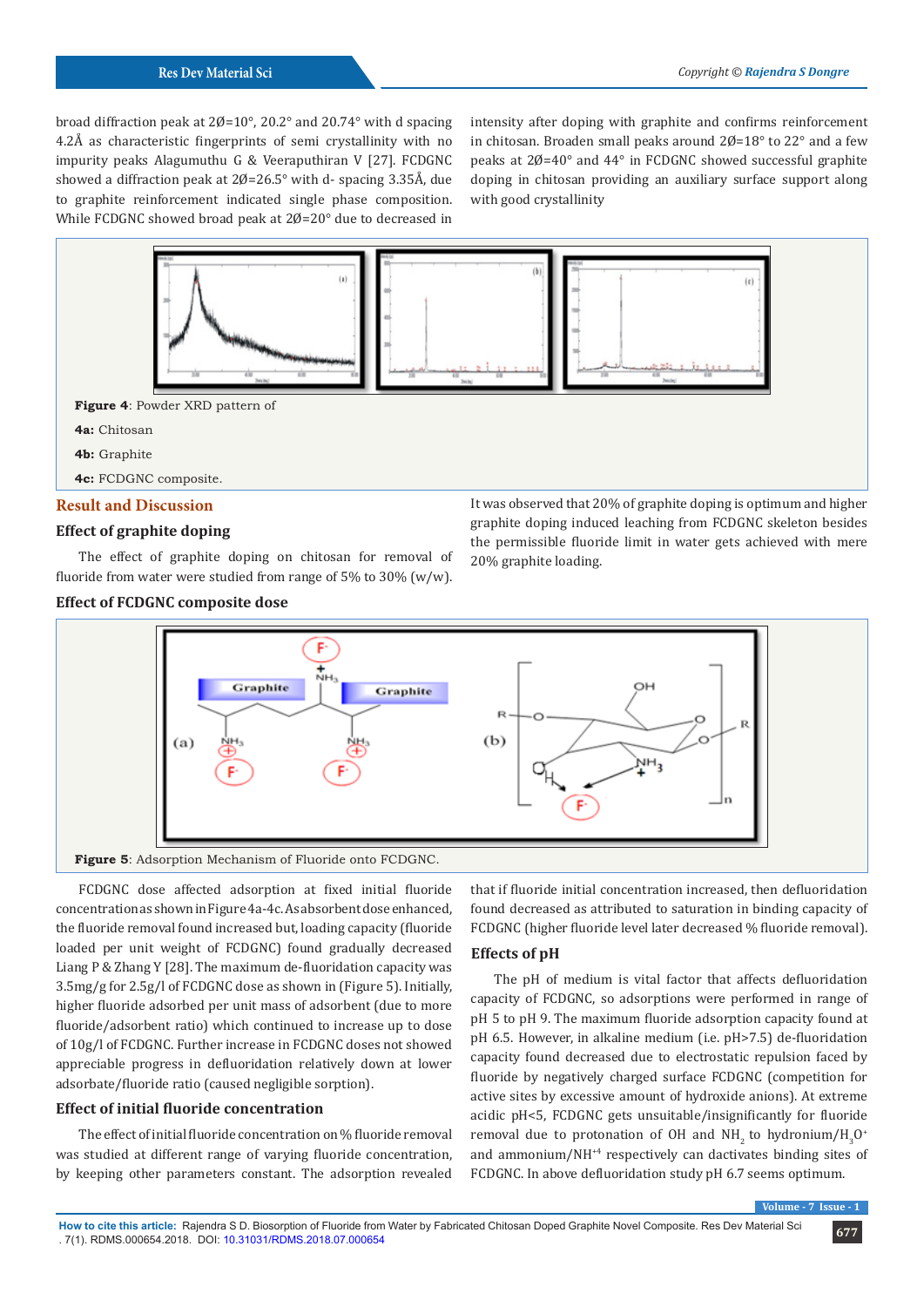# **Effects of contact time**

The contact time affected delfuoridation by means of FCDGNC which followed linearly over the span of three hours achieved 75 to 80% fluoride sorption in 180min. It was observed that fluoride removal increased upto 200min with 91% removal efficiency and later found not substantial as it established equilibrium. The fluoride sorption found controlled by active binding sites of FCDGNC and accordingly equilibrium/contact time sets to 200min to facilitate proper contact and to promote effective fluoride transport in solution. Initially, large amount of binding sites of FCDGNC were available for fluoride sorption, but gradually with equilibrium, they gets worn-out and fluoride deported from exterior to interior.

#### **Effect of agitation speed**

In adsorptions agitation speed is vitally affecting the external boundary film and the distribution of adsorbate/fluoride in the bulk solution. Hence, agitation speed was varied in range of 50- 300rpm for adsorption experiments. Initially, fluoride adsorption was lower at 50, 100 and 150, but enhanced at 180 and remains steady >200rpm (so kept optimal speed) attributed to little boundary layer resistance besides high mobility.

# **Regeneration of FCDGNC composite**

Regeneration/desorption for FCDGNC was performed at pH=8 after every cycle of defluoridation. Initial electrostatic binding of fluoride onto amino/hydroxyl of FCDGNC gets weakened drastically

in extreme basic pH >8 due to competition with OH. Literature, supports decreased fluoride removal at pH >7 due to inability of proactive sites of composite. It's known that at basic conditions (pH>7) chemisorptions decreases, due to deprotonation of since chitosan surface resulting in less sorption. Ngah & Fatinathan [29] Thus, FCDGNC can be reused in 5 cycles of delfuoridations with mere 44% reduction in its capacity.

#### **Effect of other impurities/co-anions**

Water generally contained anions like sulfate, phosphate, chloride carbonate and bicarbonate which also get participated with fluoride if present substantially in adsorptions. Hence, interfering anions affecting adsorption were studied with 0.1M salt solutions of chloride, sulfate, carbonate and bicarbonate, separately. The% fluoride adsorption remains almost constant up to a 30mg/L of sulfate concentration, thereafter defluoridation decreased and finally found 15.44% for 100mg/L sulfate interference. However, defluoridation decreased if phosphate level was 10mg/L that further decreased to 24.34% for 50mg/L phosphate interference. Thus defluoridation due to impurity followed the order of phosphate< sulfate<carbonate as they changed pH as well as competing soprtions. The higher charge density/multi-charge anions preferred over monovalent fluoride as shown in (Figure 6). The pH of fluoride solution were 8, 7 and 9, respectively, for Cl  $\sim$  HCO<sub>3</sub> & CO<sub>3</sub> interefering anions while pH was 6.5 without interfering impurity.



Figure 6: Preparation scheme for chitosan gels/bid of FCDGNC (scale bar=5mm).

# **Adsorption mechanism of fluoride on FCDGNC**

The proponents of fluoride adsorption argued its economical efficiency for fluoride sorption occurred in following phases:

(1) F diffuses to adsorbent surface from bulk across boundary layer via external mass transfer;

(2) Adsorption of fluoride on to particle surfaces of adsorbent;

(3) Sorbed fluoride exchange with structural elements inside adsorbent and transferred to internal surfaces for porous via intra particle diffusion.

# **Preparation scheme for chitosan gels/bid of FCDGNC**

At first, chitosan obtained as ionically cross-linked/intertwined hydrogels by dissolving in aqueous acetic acid and this pH inversion collision affected hydrophilic and phobic interaction to induce

spontaneous entanglement of chitosan network to self-standing microsphere gel with chitosan content 2 to 3% as dispersed in 95 % water Swain & Airoldi [11]..This followed by coagulation in an alkaline solution which subsequently formed viscous droplets/ bids which were treated with graphite residue to yield desired FCDGNC powder after drying and proper meshed/crushing. While chitosan's gel drying via evaporation causes dramatic shrinkage with continuity in pore size ranging from large mesopores to macropores and lose its porosity owing moderate specific surface area. This macroporosity of developed bids is attributed to space zones of contacts between chitosan fibrils though impregnation on amino groups  $(\mathrm{NH}_2)$  by dopents Reddy & Lee [9].

Overall, fluoride adsorption depends on its concentration in fluid that diffuses to adsorbent's surface and bonds/held by weak intermolecular forces®. FCDGNC provides good bridge to connect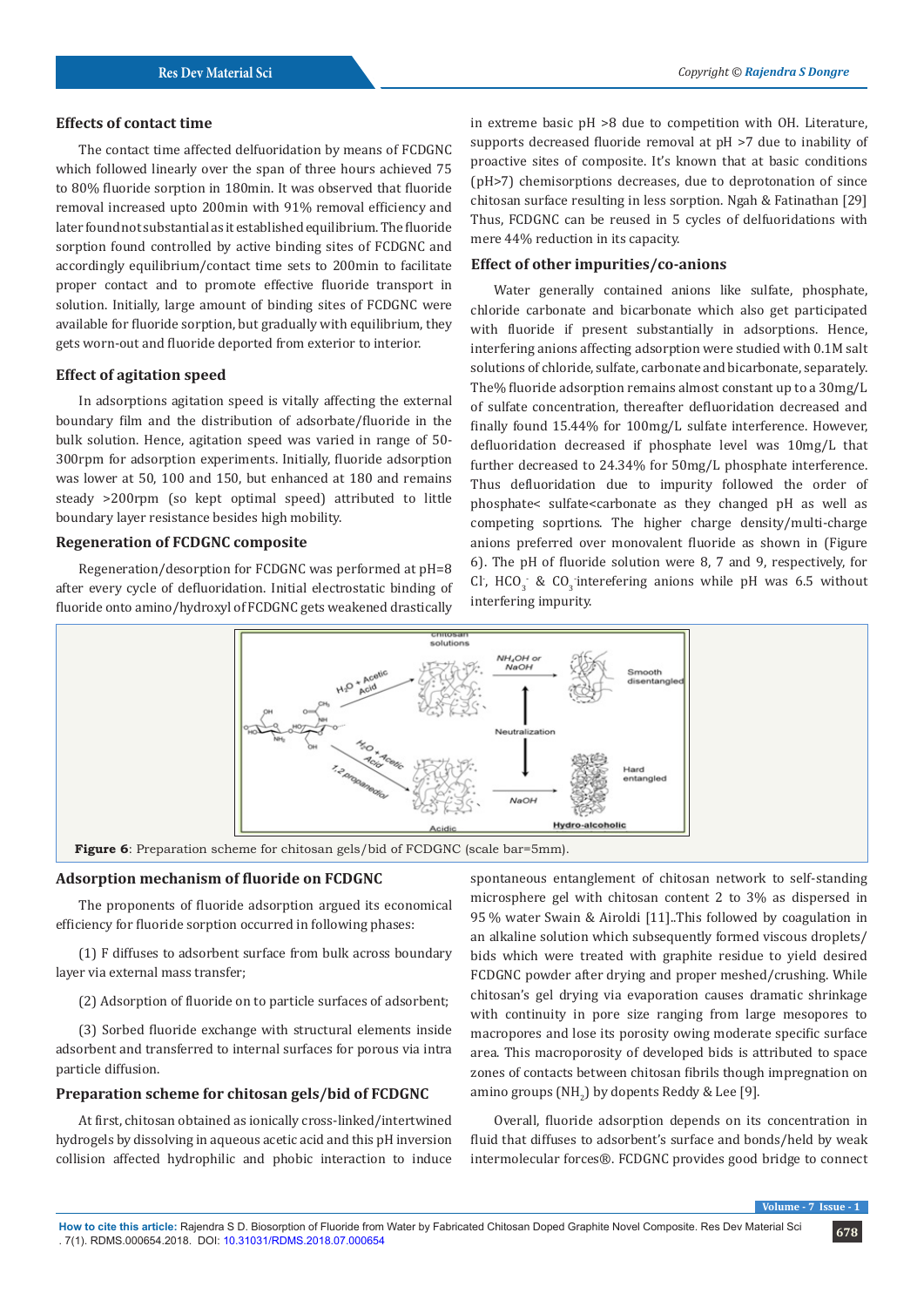fluoride onto proactive surface of composite that ultimately enhanced sorption capacity. Although, amine of FCDGNC plays major role, however, other functionalities also affect fluoride biosorption due to surface complexation, physic-sorption and chelation that involved affinity to  $-NH_2/OH$  and made suitable for scavenging fluoride at pH 6.5. Rather, decreased in fluoride sorption in range above pH >6.5 is interpreted as ligand-exchange

between fluoride-hydroxide coordinated on immobilized FCDGNC. Thus, FCDGNC displayed a surface controlled monolayer sorption with interactions between fluoride and heterogeneous distribution and diffusion to cationic sites/surface of FCDGNC. The comparative fluoride adsorption capacity of certain chitosan based sorbents and developed FCDGNC is shown in Table 2.

**Table2:** Comparative fluoride adsorption capacity of certain chitosan sorbents &FCDGNC.

| <b>S.N.</b> | <b>Adsorbent Adsorption Capacity (mg/g)</b> | <b>Adsorption Capacity (mg/g)</b> | Reference  |
|-------------|---------------------------------------------|-----------------------------------|------------|
|             | MMT@CS composite                            | 1.83                              | 11         |
|             | Aluminium impregnated chitosan              | 1.73                              | 37         |
|             | Protonated chitosan beads                   | 1.66                              | 38         |
|             | Nano-hydroxyapatite/chitosan composite      | 1.56                              | 39         |
|             | Carboxylated chitosan beads                 | 1.39                              | 40         |
| 6.          | Hydrotalcite/chitosan composite             | 1.26                              | 12         |
|             | FCDGNC composite                            | 3.79mg/g                          | This study |

#### **Adsorption isotherms**

Freundlich deals with physico-chemical adsorption on heterogeneous surfaces. Adsorption data were fitted to linearized Freundlich equation is given as:  $log(x/m) = logKf + 1/nlogCe$ , where x is fluoride adsorbed (mg), m mass of FCDGNC (g), Ce equilibrium fluoride in solution (mg/l) and Kf=constant, measures adsorption capacity and 1/n measures of adsorption intensity of FCDGNC (obtained from slope and intercept of plot between log (x/m) and log Ce). The values of Kf and n were found to be 41.50 and 0.136 for chitosan and 3.27 and 0.67 for FCDGNC with a correlation coefficient (R2) greater than 0.96.

### **Kinetics of adsorption**

Chemical kinetic conditions influenced rate of fluoride adsorption onto chitosan and modeling allowed to estimate sorption rates and guides to suitable rate expressions for characteristic of its possible phenomenon. Thus, pseudo first order, pseudo second order (four linear forms), and the intra-particle diffusion model for kinetics were investigated.

# **Pseudo first order model**

A pseudo-first-order kinetic equation is given as Eqn: where qt is amount of fluoride removed at time t (mg/g), qe is adsorption capacity at equilibrium (mg/g), k1 is pseudo-first-order rate constant (1/min) and t is contact time (min). The plot of  $\ln (q_e - q_t)$ versus t. The pseudo-first-order rate constant (k1) determined from the model for the removal of fluoride by FCDGNC at 25 °C.

### **Pseudo second order model**

In pseudo-second-order, rate-limiting step is surface adsorption via chemi-sorption, where pollutants get removed due to physicochemical interactions between two phases Sashiwa & Aiba [4]. This model is usually represented by its linear form. Fitted pseudo second order model kinetic parameters for fluoride removal by FCDGNC are calculated by equations 5 to 8, as mentioned in Table 3.

**Table3:** Pseudo-second-order kinetic model in linearized forms.

| <b>Type</b>         | <b>Linearized Form</b>                                                       | <b>Plot</b>                 | <b>Equation</b> |
|---------------------|------------------------------------------------------------------------------|-----------------------------|-----------------|
| Linear 1            | $\frac{t}{q_e} = \frac{1}{k_2 q_e^2} + \frac{1}{q_t} t$                      | qvs.t                       | 5               |
| Linear <sub>2</sub> | $\frac{1}{q_e} = \frac{1}{q} + \left(\frac{1}{k_2 q_e^2}\right) \frac{1}{t}$ | $\frac{1}{qvs.\frac{1}{t}}$ | 6               |
| Linear <sub>3</sub> | $q_e = q_t - (\frac{1}{kq_t})\frac{q}{t}$                                    | $\frac{qvs.q}{t}$           | 7               |
| Linear 4            | $q_e = kq_t^2 - kq_e q_t$                                                    | tvs.q                       | 8               |

### **Intraparticle diffusion model**

Sorption rate analyzes nature of the 'rate-controlling step, so intraparticle diffusion model as adsorption dependent on speed of adsorbate diffusion towards FCDGNC and given by Weber and Morris equation: qt=kip t1/2+C where, kip is rate constant of intraparticle transport (g/mg/min) and C is intercept related to thickness of boundary layer (obtained from plot of qt versus t1/2). Comparing kinetics models, pseudo second order model found suitable experimental data and equilibrium reached within 180min, maximum 92% removal with 3.79mg/g fluoride removal capacity with extremely slow diffusion from surface into pores which were least accessible sites for adsorption 66. Results presented in table clearly shows that coefficient of determination for pseudo second order (R2=0.95) is higher than pseudo first order (R2=0.93) and intraparticle diffusion model (R2=0.91). From the plot of intra particle diffusion, the straight lines did not pass through origin suggested unsuitable rate-controlling step. Similarly high k2

 $\sqrt{$  Volume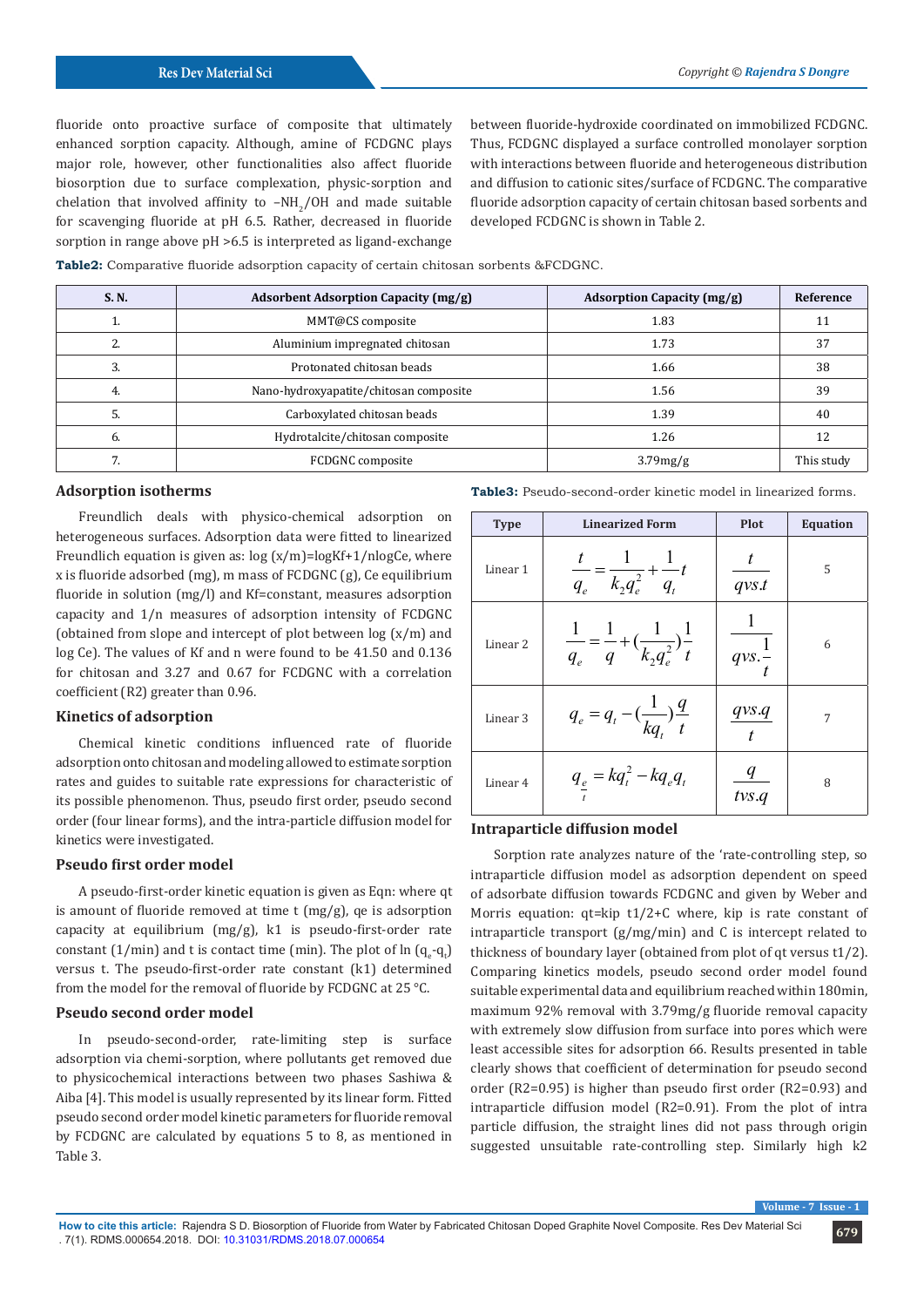obtained by pseudo second order suggested rapid sequestered by FCDGNC functionalities resulted quick equilibrium. The FCDGNC and fluoride involved in rate determining step suggested its chemical adsorption/chemisorptions.

Consequent adsorption data indicated great potential of FCDGNC for de-fluoridation of water. Graphite (20% w/w) doped chitosan yields FCDGNC found better for intrinsic exchange onto –  $OH/NH_{2}$  linkages than that of mere chitosan/graphite adsorbents. De fluoridation capacity is pH dependent and optimum at acidic pH=6.5 than alkaline. Co-anionic impurities like chloride, sulfate, carbonate and bicarbonate adverted defluoridation by competence with fluoride. Equilibrium adsorption data fitted reasonably well for Freundlich model and sorption dynamic followed pseudo-secondorder kinetics indicated complexity i.e., both boundary of liquid film (surface sorption), physic-sorption and intra-particle diffusion contributed to rate-determining step. No graphite leaching found from FCDGNC, rather biocomposite gets regenerated by means of 3g/L of sodium hydroxide in 24hrs agitations which is used for five cycles. Extended sorption properties of FCDGNC pertained with sorption capacity and amount of graphite doped, finds its utility for column defluoridations.

# **Conclusion**

This, develop highly effective and simple to use bio-composite abated fluoride from water and achieve its stringent limit of 1-1.5ppm without affecting treated water quality. Analytical characterization data of FCDGNC showed teh fabrication of -NH<sub>2</sub>/-OH groups of chitosan with graphite's laminar layers to improve its compressive strength, thermal stability and obvious sorption onto FCDGNC. This adsorbent showed decreased fluoride biosorption with the increasing of pH >7.5 of medium and sorption fitted well with pseudo-second-order kinetics. Eventually, developed FCDGNC is biodegradable, non toxic, efficient, cheap and benign would be used for water delfuoridation on field/column scale, besides for other anionic mitigation.

#### **Acknowledgement**

The author is very grateful to the Head, Department of Chemistry, R.T.M. Nagpur University, Nagpur, M.S., India for providing necessary facilities to carry out this research work.

#### **References**

- 1. [Fomina M, Gadd GM \(2014\) Biosorption: current perspectives on](https://www.ncbi.nlm.nih.gov/pubmed/24468322)  [concept, definition and application. Bioresour Technol 160: 3-14.](https://www.ncbi.nlm.nih.gov/pubmed/24468322)
- 2. [Wang J, Chen C \(2009\) Biosorbents for heavy metals removal and their](https://www.sciencedirect.com/science/article/pii/S0734975008001109)  [future. Biotechnol Adv 27\(2\): 195-226.](https://www.sciencedirect.com/science/article/pii/S0734975008001109)
- 3. [Babel S, Kurniawan TA \(2003\) Low-cost adsorbents for heavy metals](https://www.sciencedirect.com/science/article/pii/S0304389402002637)  [uptake from contaminated water: a review. Journal of Hazardous](https://www.sciencedirect.com/science/article/pii/S0304389402002637)  [Materials 97\(1-3\): 219-243.](https://www.sciencedirect.com/science/article/pii/S0304389402002637)
- 4. [Sashiwa H, Aiba SI \(2004\) Chemically modified chitin and chitosan as](https://www.sciencedirect.com/science/article/pii/S0079670004000577)  [biomaterials. Progress in Polymer Science 29\(9\): 887-908.](https://www.sciencedirect.com/science/article/pii/S0079670004000577)
- 5. Barber PS, Kelley SP, Griggs CS, Wallace S, Rogers RD (2014) Surface modification of ionic liquid spun chitin fibers for extraction of uranium from seawater: seeking strength of chitin & chemical functionality of chitosan. Green Chem 16(4): 1828-1836.
- 6. [Liu B, Wang D, Li H, Xu Y, Zhang L \(2011\) As \(III\) removal from aqueous](https://www.sciencedirect.com/science/article/pii/S0011916411000452) solution using  $\alpha$ -Fe<sub>2</sub>O<sub>3</sub> [impregnat chitosan bead with As\(III\) imprinted](https://www.sciencedirect.com/science/article/pii/S0011916411000452) [ions. Desalination 272\(1-3\): 286-292.](https://www.sciencedirect.com/science/article/pii/S0011916411000452)
- 7. [Zhu HY, Fu YQ, Jiang R, Yao J, Zeng GM, et al. \(2012\) Novel magnetic](https://www.sciencedirect.com/science/article/pii/S0960852411016683) [chitosan/poly \(vinyl alcohol\) hydrogel beads: preparation,](https://www.sciencedirect.com/science/article/pii/S0960852411016683) [characterization and application for adsorption of dye from aqueous](https://www.sciencedirect.com/science/article/pii/S0960852411016683) [solution. Bioresource Technolgy 105: 24-30.](https://www.sciencedirect.com/science/article/pii/S0960852411016683)
- 8. [Liu C, Naismith N, Economy J \(2004\) Advanced mesoporous organosilica](https://www.sciencedirect.com/science/article/pii/S0021967304003541) [material containing microporous β-cyclodextrins for the removal of](https://www.sciencedirect.com/science/article/pii/S0021967304003541) [humic acid from water. Journal of Chromatography A 1036\(2\): 113-118.](https://www.sciencedirect.com/science/article/pii/S0021967304003541)
- 9. Reddy DH, Lee SM (2013) Application of magnetic chitosan composites for the removal of toxic metal dyes from solution. Adv Colloid Interface Sci 201-202: 68-93.
- 10. [Cui H, Chen J, Yang H, Wang W, Liu Y, et al. \(2013\) Preparation and](https://www.sciencedirect.com/science/article/pii/S1385894713010401) [application of aliquat 336 functionalized chitosan adsorbent for the](https://www.sciencedirect.com/science/article/pii/S1385894713010401) [removal of Pb\(II\). Chemical Engineering Journal 232: 372-379.](https://www.sciencedirect.com/science/article/pii/S1385894713010401)
- 11. [Witoon, T, Chareonpanich, M, Limtrakul J \(2009\) Effect of acidity on the](https://link.springer.com/article/10.1007/s10971-009-1986-2) [formation of silica-chitosan hybrid materials and thermal conductive](https://link.springer.com/article/10.1007/s10971-009-1986-2) [property. Journal of Sol-Gel Science and Technology 51\(2\): 146-152.](https://link.springer.com/article/10.1007/s10971-009-1986-2)
- 12. [Gupta VK, Suhas A \(2009\) Application of low-cost adsorbents for dye](https://www.sciencedirect.com/science/article/pii/S0301479708003290) [removal a review. Journal of Environmental Management 90\(8\): 2313-](https://www.sciencedirect.com/science/article/pii/S0301479708003290) [2342.](https://www.sciencedirect.com/science/article/pii/S0301479708003290)
- 13. World Health Organization (WHO) (1984) Fluoride and fluorides: environmental health criteria 36: Geneva, Switzerland.
- 14. [Viswanathan G, Gopalakrishnan S, Ilango SS \(2010\) Assessment of water](https://www.ncbi.nlm.nih.gov/pubmed/20728198) [contribution on total fluoride intake of various age groups of people in](https://www.ncbi.nlm.nih.gov/pubmed/20728198) [fluoride endemic and non-endemic areas of Dindigul District, Tamil](https://www.ncbi.nlm.nih.gov/pubmed/20728198) [Nadu, India. Water Res 44\(20\): 6186-6200.](https://www.ncbi.nlm.nih.gov/pubmed/20728198)
- 15. [Turner BD, Binning P, Stipp SLS \(2005\) Fluoride removal by calcite:](https://pubs.acs.org/doi/abs/10.1021/es0505090) [evidence for fluorite precipitation and surface adsorption. Environ Sci](https://pubs.acs.org/doi/abs/10.1021/es0505090) [Technol 39\(24\): 9561-9568.](https://pubs.acs.org/doi/abs/10.1021/es0505090)
- 16. Rodriguez DJL, Vladimir A, Rangel M, Shirai K (2009) Synthesis of chitin bio composite for water treatment: Optimization for fluoride removal. Journal of Fluorine Chemistry 130(8): 718-726.
- 17. [Gogate PR, Pandit AB \(2004\) A review of imperative technologies for](https://www.sciencedirect.com/science/article/pii/S1093019103000315) [wastewater treatment II: hybrid methods. Advance Environmental](https://www.sciencedirect.com/science/article/pii/S1093019103000315) [Research 8\(3-4\): 553-597.](https://www.sciencedirect.com/science/article/pii/S1093019103000315)
- 18. [Qu J H \(2008\) Research progress of novel adsorption processes in water](https://www.sciencedirect.com/science/article/pii/S1001074208600017) [purification: a review. Journal of Environmental Sciences 20\(1\): 1-13.](https://www.sciencedirect.com/science/article/pii/S1001074208600017)
- 19. Crini G (2005) Recent developments in polysaccharide base materials used as adsorbents in wastewater treatment. Prog Polym Sci 30: 38-70.
- 20. [Pandi K, Natrayasamy V \(2015\) Remediation of fluoride using](http://www.ingentaconnect.com/content/asp/jcc/2015/00000003/00000001/art00005) [montmorillonite@chitosan biocomposite. Journal of Chitin and Chitosan](http://www.ingentaconnect.com/content/asp/jcc/2015/00000003/00000001/art00005) [Science 3\(1\): 39-45.](http://www.ingentaconnect.com/content/asp/jcc/2015/00000003/00000001/art00005)
- 21. Swain SK, Dey RK, Islam M, Patel RK, Jha U, et al. (2009) Removal of fluoride from aqueous solution using aluminum-impregnated chitosan biopolymer. Sep Sci Technol 44: 2096.
- 22. [Viswanathan N, Sundaram SC, Meenakshi S \(2009\) Removal of fluoride](https://www.sciencedirect.com/science/article/pii/S0304389408005025) [from aqueous solution using protonated chitosan beads. J Hazard](https://www.sciencedirect.com/science/article/pii/S0304389408005025) [Materials 161\(1\): 423-430.](https://www.sciencedirect.com/science/article/pii/S0304389408005025)
- 23. [Knaebel KS, Hill FB \(1985\) Pressure swing adsorption: development of](https://www.sciencedirect.com/science/article/pii/0009250985851393) [an equilibrium theory for gas separations. Chemical Engineering Science](https://www.sciencedirect.com/science/article/pii/0009250985851393) [40 \(12\): 2351-2360.](https://www.sciencedirect.com/science/article/pii/0009250985851393)
- 24. [Li Y, Zhang P, Du Q, Peng X, Zhang W, et al. \(2011\) Adsorption of fluoride](https://www.sciencedirect.com/science/article/pii/S0021979711008794) [from aqueous solution by graphene. Journal of Colloid and Interface](https://www.sciencedirect.com/science/article/pii/S0021979711008794) [Science 363\(1\): 348-354.](https://www.sciencedirect.com/science/article/pii/S0021979711008794)
- 25. [El Hefian EA, Elgannoudi ES, Mainal A, Yahaya AH \(2010\) Characterization](https://pdfs.semanticscholar.org/5823/ce74bfd1825fb4aaabaed8f55a0808fc80c0.pdf) [of chitosan in acetic acid: rheological and thermal studies. Turk J Chem](https://pdfs.semanticscholar.org/5823/ce74bfd1825fb4aaabaed8f55a0808fc80c0.pdf) [34: 47- 56.](https://pdfs.semanticscholar.org/5823/ce74bfd1825fb4aaabaed8f55a0808fc80c0.pdf)